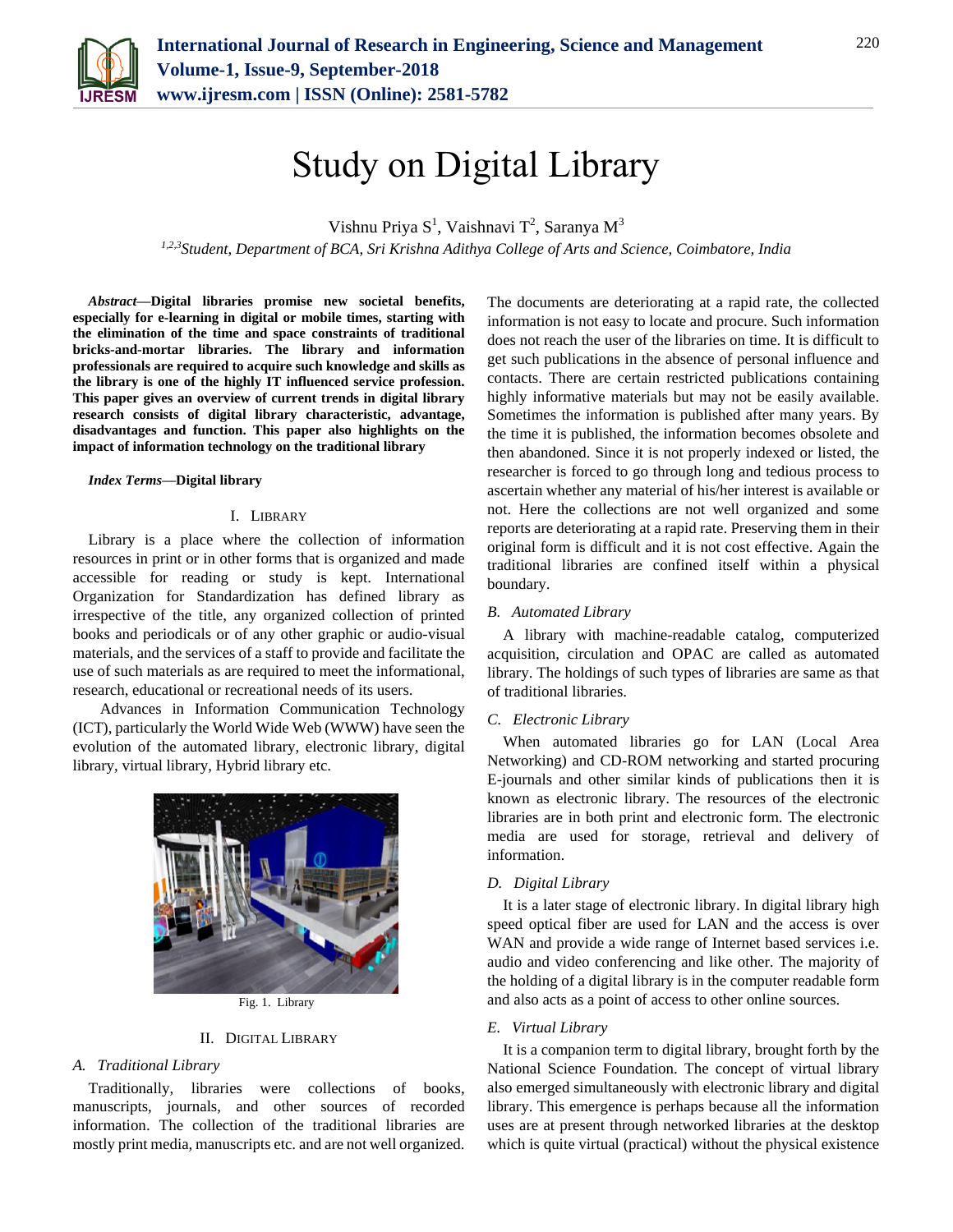

of books on shelves. A virtual library can be simply defined as the internet-based digital library or a library without walls. The concept of virtual library is that any person who has a computer and connection to the library networks can access not only the resources of that library but also a variety of information available through national and international networks like internet and intranet without being physically present in the library.

## *F. Hybrid Library*

It was designed to bring a range of technologies from different sources together in the context of a working library and to explore integrated systems and services in electronic and printed environments. It reflects the transitional state of the library, which today can neither be fully printed nor fully digital.



Fig. 2. National digital library of India

This article describes lessons learned by libraries engaged in a joint educational Master of Science (MSc.) programme between organizations located in Ghana and the Netherlands.

Access to information and knowledge are fundamental for education and development as well as being an essential requirement for improving the quality of life for people living in regions where the population has not yet reached a high level of economic and social development. Libraries play an important role in the educational and research process. A digital library can provide access to many of the knowledge networks around the world, which is a necessary component of any research experience.

In this article, a brief introduction to the International Institute for Geo-Information Science and Earth Observation (ITC) and Kwame Nkrumah University of Science and Technology (KNUST) is followed by an explanation of the setup of the joint educational MSc. programme that has been developed by these two institutes.

The digital library support in this joint programme will be described and the positive and negative experiences of the programme are summarized.

The article also provides general comments on the importance of building digital partnerships between libraries in joint educational programmes between developed and less technologically advanced countries.

### *G. ITC and KNUST*

The International Institute for Geo-Information Science and Earth Observation (ITC) is the largest institute for international higher education in the Netherlands. It provides international education, research and project services in the field of geoinformation science and earth observation using Geographic Information Systems (GIS) and Remote Sensing (RS). The aim of ITC's activities is the international exchange of knowledge, focusing on capacity building and institutional development in emerging countries and countries that are economically and/or technologically less advanced.

ITC has a scientific library with a specialized collection in the field of Geosciences. Its mission is supporting the primary processes (education and research) of ITC by ensuring adequate provision of, and efficient end-use access to, useful scientific material. This includes supporting e-learning, distance education and joint educational programmes.

The Kwame Nkrumah University of Science and Technology (KNUST) is located in Kumasi, Ghana. It was established in August 1961 and is one of the major independent universities in Ghana.

KNUST currently has over 10.000 students who follow a course of study at the diploma, undergraduate, graduate or postgraduate level. The University has a spacious campus with ample accommodation for national and international students.

Within KNUST, two colleges are involved in the cooperation with ITC:

- College of Agriculture and Natural Resources (CANR)
- College of Engineering (CoE).

# *H. Joint Master of Science Degree Programme: GISNATUREM*

The ITC has entered into partnerships with reputable qualified educational organizations for the purpose of providing joint educational courses in several countries. Under this arrangement, part of an educational course leading to a recognized ITC academic degree (Master, Master of Science) can be conducted in the student's home country. Currently, ITC offers joint educational courses involving several countries, including Ghana.

In many African countries, uncontrolled human activities often have a drastic impact on the state of the natural resources. Sound management of natural resources is a major challenge for planners and decision makers at all levels. This requires a planning and work force with a good understanding of the complexity of all the factors involved. To meet this demand, KNUST in Kumasi, Ghana, and the ITC in Enschede, the Netherlands, have jointly developed a Master of Science (MSc.) degree programme called MSc. GISNATUREM.

The programme provides knowledge and technical skills needed for the collection, interpretation and management of spatial information, using Geo-information science (GIS) and remote sensing (RS), to support planning and decision-making processes in the broad field of natural resource management.

Starting from environmental problems, the programme of study addresses approaches to assessing the state of the resources base, and the changes therein, then progresses towards the assessment of impact, and finally, societal response.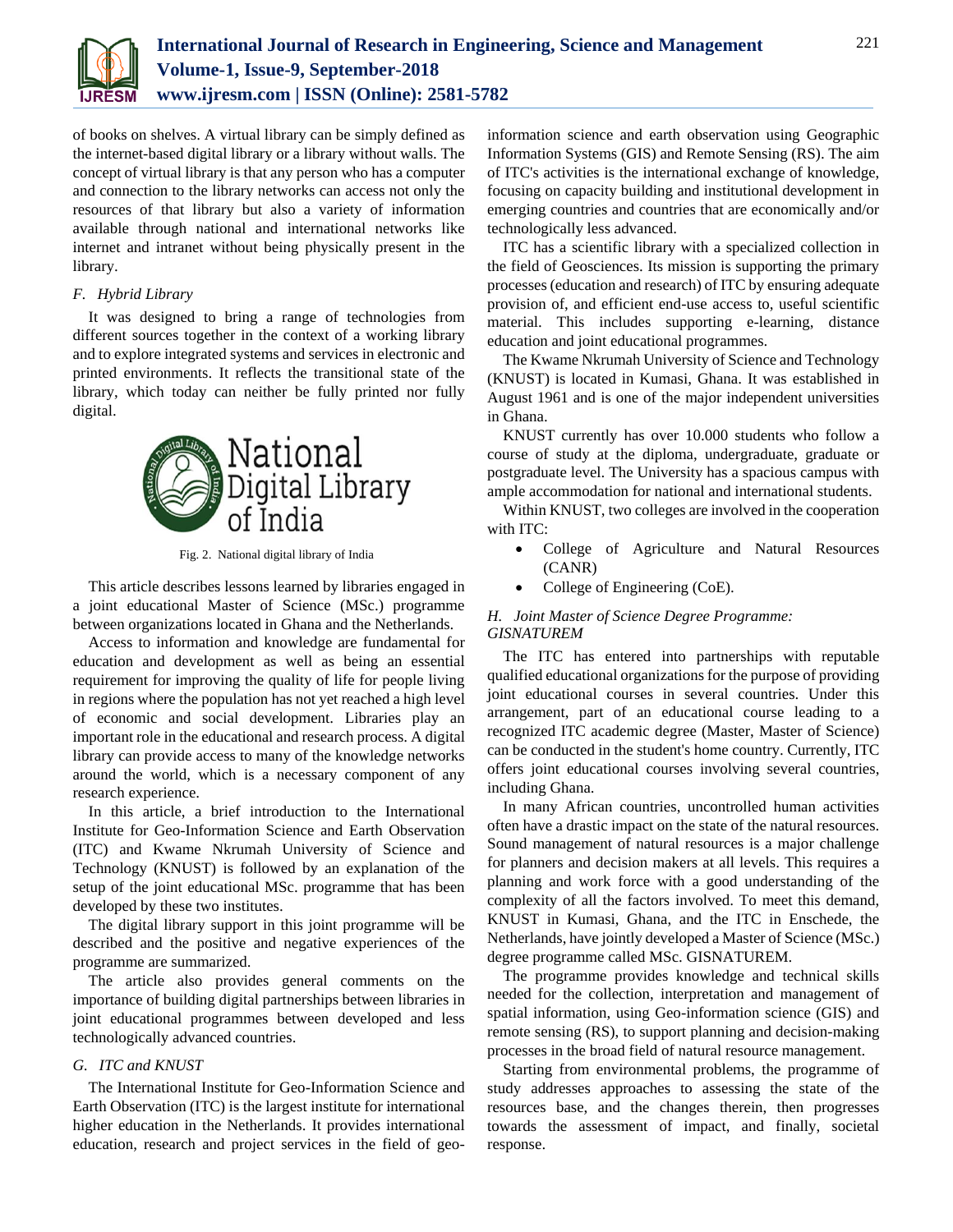

The course is structured in modules, each of three weeks' duration. Currently, the course lasts for eighteen months: six and a half months at ITC in Enschede and eleven and a half months at KNUST in Kumasi.

# *I.* The Role of the ITC Digital Library in the Joint Educational *Programme*

All students enrolled in ITC's educational programmes have access to the ITC Digital Library. This is also the case for students enrolled in joint educational programmes.

When a student is registered in ITC, he or she automatically is issued an e-mail address, which is needed for accessing the Digital Library. The same e-mail address and password is used for ITC Web mail. Therefore, no special login procedures need to be created for accessing the Digital Library.

A proxy server at ITC controls usernames and passwords and allows access to the Digital Library. When they begin the joint GISNATUREM courses, all students in Kumasi therefore have access to ITC's Digital Library. (Ironically, the programme staff located in Ghana/Kumasi do not have access to the ITC Digital Library, because the license agreements between publishers and ITC only grant ITC staff and students access to the digital resources covered by those agreements, i.e., since KNUST staff are not also ITC staff, they cannot have the same access to the resources as the students located at KNUST and ITC.)

The importance of having a scientific library for the use of staff and students is recognized by parties in the ITC/KNUST partnership. In the joint educational MSc. programme between ITC and KNUST, two colleges within KNUST are involved: the College of Agriculture and Natural Resources (CANR) and the College of Engineering (CoE). The Department of Geomatic Engineering under the CoE handles the theoretical and practical principles of surveying, GIS and RS (i.e., the spatial aspects) and the Institute of Renewable and Natural Resources (IRNR) under the CANR handles the natural resources management principles of the joint MSc. programme. Each of these colleges has a library of its own apart from the main KNUST library.

Within the framework of the joint MSc. programme, a partnership between the two college libraries at KNUST and the one at ITC was established. Four possible areas of cooperation were identified: Collection Development; Technological Infrastructure; Library Automation, and Human Resources Development. From the beginning it was clear that the libraries wanted the partnership to be small-scale with direct contact between partners. Of course, the main library of KNUST was informed and involved in the process as well.

# *J. Collection Development*

It became clear very early in the programme that the collections of the KNUST libraries were outdated within the field of GIS, RS, and Natural Resource Management. However, some financial resources were allocated for buying more recent books in these topics to update the KNUST libraries.

In addition, agreements for information exchange were

created: all ITC Ph.D. thesis were sent to the KNUST libraries, and the ITC library sends one scientific ISI journal (the International journal of applied earth observation and geoinformation) to the KNUST libraries as well. KNUST, in turn, sends the Journal of Science and Technology to the ITC Library. The ITC Library uses its digital library environment to expose these materials.

All the materials used by the students and staff involved in the joint programme were added to the collections of the KNUST college libraries. This has been standard procedure for the ITC library so that continuing students can have access to the materials used by former students.

Donation programmes were identified and contacts were established to facilitate donations. However, the donations programme sometimes garnered complaints, because the partner libraries do not always receive what they ask for but rather receive only what the donating organization does not need itself. This problem has sometimes elicited the comment: "donation programmes make African libraries grow but not develop".

To solve the problem of collection development in a more structured way, commitments from higher levels within the organization are necessary. The librarians' role here is to press collection development issues with those at the organization's higher management levels.

An observation concerning collection development is that the partnership should not only focus on sending and receiving printed documents from each other, but also on training and guidance regarding access and retrieval of online information sources.

Another observation is that, within the KNUST libraries, the sharing of research results such as undergraduate and postgraduate theses is a problem. Library partnerships between the two KNUST libraries of the CoE and CANR do not exist. This influences the smooth operation of the joint educational MSc. programme with regard to information flow. In other words, the lack of a digital partnership between the KNUST college libraries compels students, staff and researchers to travel some distance to obtain information, which prevents them from doing proper literature searches and delays their accessing even local research information.

### III. TECHNOLOGY INFRASTRUCTURE

The technological environment for students studying at ITC and at KNUST is not equal. Students at Kumasi do not always have easy access to resources like online scientific databases and journals. Joining international students at ITC for course work in application domain, research skills and methods, and proposal writing for six months exposes GISNATUREM students to online scientific journals and other electronic databases. The KNUST college libraries are not yet fully developed to handle digital information. Although the main library at KNUST has some online journals and databases, they are so heavily used that students have to queue up to access the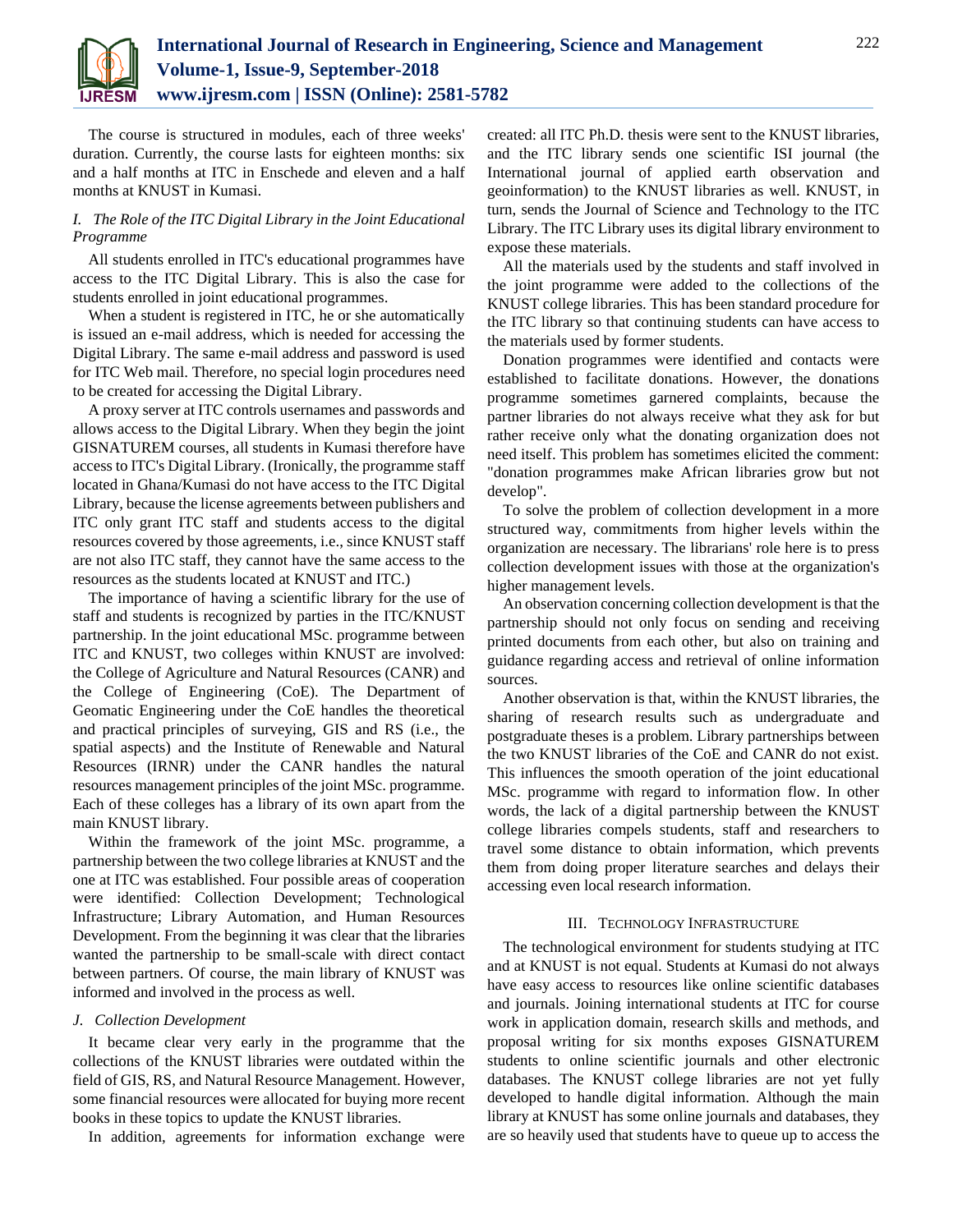

online information held there.

And although the students of the joint MSc. programme who are located in Kumasi have access to the ITC Digital Library, they do not have access to courses that teach them information skills, such as the students located at the ITC have. Students located in the Netherlands can take advantage of class modules with lectures on how to use the digital environment, including the electronic learning environment, but since students at KNUST do not have those classes available, they rarely use the ITC Digital Library during the first months of their study.



Fig. 3. Technological infrastructure

Developing an information skills curriculum is planned as a part of the cooperation between ITC and KNUST. The ITC Library will soon offer a distance education module on information skills adapted to the local situation in Kumasi. This should be very useful for students who start their studies there. In addition, the introduction of one or two networked computers in the two KNUST college libraries for students to use can help them to access both KNUST facilities and ITC facilities.

## IV. LIBRARY AUTOMATION

The KNUST College libraries involved in the joint programme do not have an automated library system, whereas the ITC library does use integrated library software. At this time, a free version of library automation software (of course a limited version) is available, and some research is being done to see whether the software can be used at the KNUST.

Research reports resulting from relevant research conducted in the past within the two KNUST colleges are available only in analogue format. Since these reports are only catalogued via a physical card catalogue, awareness of the existence of the reports is very limited. When not in one of the college libraries, it is almost impossible for students to find these reports. To solve this problem, the reports could be added to the library database software at the college level and later integrated into the database software the main library is going to use.

At the KNUST college libraries there is no computerized system for accessing electronic information, although many of the more recent research reports (including the MSc. thesis of the joint programs) are available in digital form. One observation is that digitization in and of itself does not solve the problem of providing access to information; it is simply a tool

to make things easier to access and retrieve by those with computers and network connections.

|   | <b>Library Automation System</b>  |  |
|---|-----------------------------------|--|
|   | <b>Campus Automation Software</b> |  |
|   | File Tracking System (FTS)        |  |
|   | Gate Pass Security System         |  |
| 5 | <b>Contact Management System</b>  |  |
| 6 | Vendor Management System          |  |
| 7 | Work Flow Management System       |  |

Fig. 4. Library automation system

Another problem is that currently it is not possible to determine what information students are accessing or trying to access. This is of concern for the programme supervisors who are located at a distance from their students. An automated library system installed and in use at the KNUST College libraries could help solve this problem.

Through the ideas developed from the joint digital library partnership, the local setup of the two KNUST college libraries will be strengthened. That does not mean that western strategies will be forced upon the Kumasi college libraries. The intention of the joint digital library partnership is not to transfer the whole ITC technology structure to KNUST but rather to help support the KNUST libraries to meet international needs through local means.

# *A. Human Resources Development*

The training of librarians and information professionals is needed so they can meet the challenge of providing information services in the new era. The critical need for libraries in developing countries is to understand how research practices are changing and what is required (with regard to infrastructure and skills) to improve and strengthen library support for research. The latter issue is of particular importance in the partnership between the ITC Library and the KNUST libraries. Within the cooperation, locally tailored short courses and training will be developed, as well as seminars created with the assistance of the ITC Library.

# *B. General Comments about the role of Digital Libraries in Joint Education Projects*

Investment in knowledge is more than training and education. Up-to-date knowledge is the most basic condition for intellectual development and human development in general. It implies access to knowledge networks throughout the world. Libraries can play an important role in this process. Libraries can give access to these knowledge networks in the world:

"Libraries provide access to information, ideas and works of imagination in any medium and regardless of frontiers. They serve as gateways to knowledge, thought and culture, offering essential support for independent decision-making, cultural development, research and lifelong learning by both individuals and groups. Libraries and information services contribute to the development and maintenance of intellectual freedom and help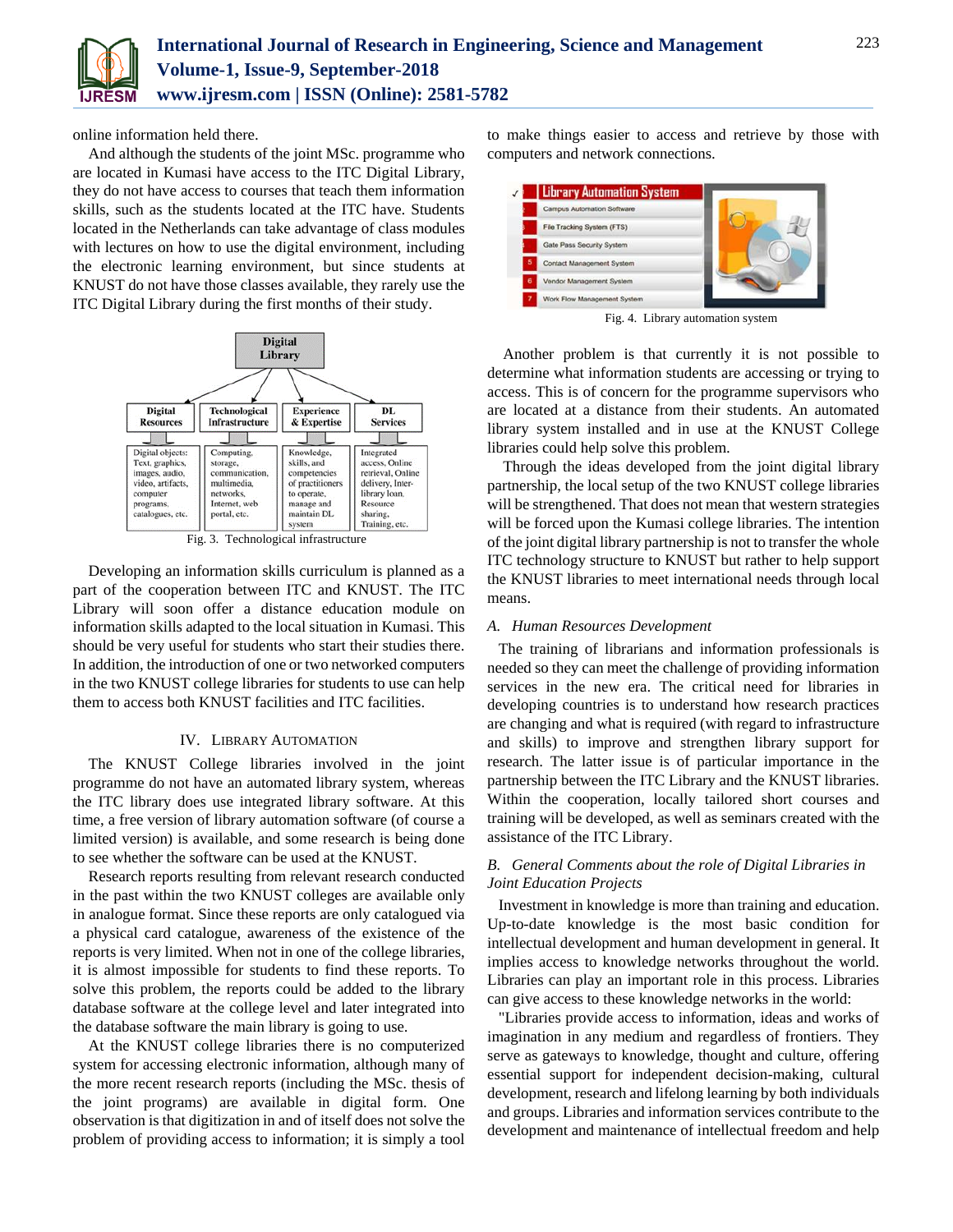

to safeguard democratic values and universal civil rights. Consequently, they are committed to offering their clients access to relevant resources and services without restriction and to opposing any form of censorship" (IFLANET, 2004)

 For strengthening the educational capacity and building research capacity in less advanced countries, access to relevant information is of great importance. Levels of access to information and communication technologies vary from individual to individual, community to community, and country to country; this is referred to as the "digital divide". As the pace of the technological revolution increases, so does the digital divide. The majority of the more than 6 billion people who inhabit our planet have been completely shut out of the digital revolution and the promise it holds. Some figures to support that assertion:

- "In 2004, fewer than 3 out of every 100 Africans use the Internet, compared with an average of 1 out of every 2 inhabitants of the G8 countries (Canada, France, Germany, Italy, Japan, Russia, the UK and the US).
- The entire African continent home to over 50 countries has fewer Internet users than France alone.
- The high cost of international bandwidth is often a major constraint, with developing countries often having to pay the full cost of a link to a hub in a developed country. More than 40 countries have less than 10Mbps of international Internet bandwidth, whereas in Belgium, a 9Mbps ADSL high-speed Internet package is available for just EUR 60 a month.
- Ghana has an Internet usage penetration of 2.8 % where the total for African is 5.3% and for the rest of the world 24.7%". (Internet World Stats, 2008) (WSIS World Summit on the Information Society, 2005).

Of equal importance is the teaching of students and staff to identify, locate and evaluate information. The scientific libraries play a role in this. The current state of information overload requires people to be information literate. Information Literacy Skills emphasize the problem-solving, critical and creative thinking, decision making, and cooperative learning that prepare students for the challenges in society.

Literacy lectures and workshops should provide students with knowledge and experience for exploiting the library and its information resources and various other tools. Information literacy and lifelong learning are critical to the success of every individual in the global information society. That's why it is so important that attention is paid to this issue during the educational life of students.

The following Information Literacy Competency Standards were defined by the Association of College and Research Libraries and adopted by the ALA American Library Association:

- 1. The information literate student determines the nature and extent of the information needed.
- 2. The information literate student accesses needed information effectively and efficiently.
- 3. The information literate student evaluates information and its sources critically and incorporates selected information into his or her knowledge base and value system.
- 4. The information literate student, individually or as a member of a group, uses information effectively to accomplish a specific purpose.
- 5. The information literate student understands many of the economic, legal, and social issues surrounding the use of information and accesses and uses information ethically and legally. (ACRL Association of College and Research Libraries, 2007)

These standards have been adopted by many other international organizations as well, e.g., the International Federation of Library Associations and Institutions (IFLA). IFLA has grouped the standards under three headings:

- Access; the user accesses information effectively and efficiently.
- Evaluation; the user evaluates information critically and competently.
- Use; the user applies information accurately and creatively.

# V. CONCLUSION

Building partnerships is always a two-way effort. The danger could be that one partner becomes dependent upon the other partner; in the case of the joint programme described in this article, a dependency upon the ITC library could very easily be created, with the result that there might be less local investment in the scientific libraries at KNUST.

"Twinning" or "sistering" between the KNUST and ITC libraries must be mutually beneficial. Collaboration is possible in many ways, e.g., locally tailor-made short courses and training for the librarians at both locations.

The ITC Digital Library is only accessible for the joint MSc. students and not to the local supervisors in Kumasi; this can cause conflicts when students have access to more information than their supervisors do. On the other hand, it could also strengthen the idea that a well-equipped library is necessary for doing research.

The final aim of building joint education partnerships between organizations in developed and developing countries should be that the quality of education and research will be moved forward. A digital library can facilitate reaching that goal, but it depends on availability and maintenance of a network of computing services. It cannot be taken for granted that every student will have access to a personal computer with a connection to the Internet.

Digital partnerships between libraries involved in joint educational programmes, such as the one described in this article, can remove barriers to information resource sharing and ensure easier access to the world's knowledge resources for staff and students involved in these programmes.